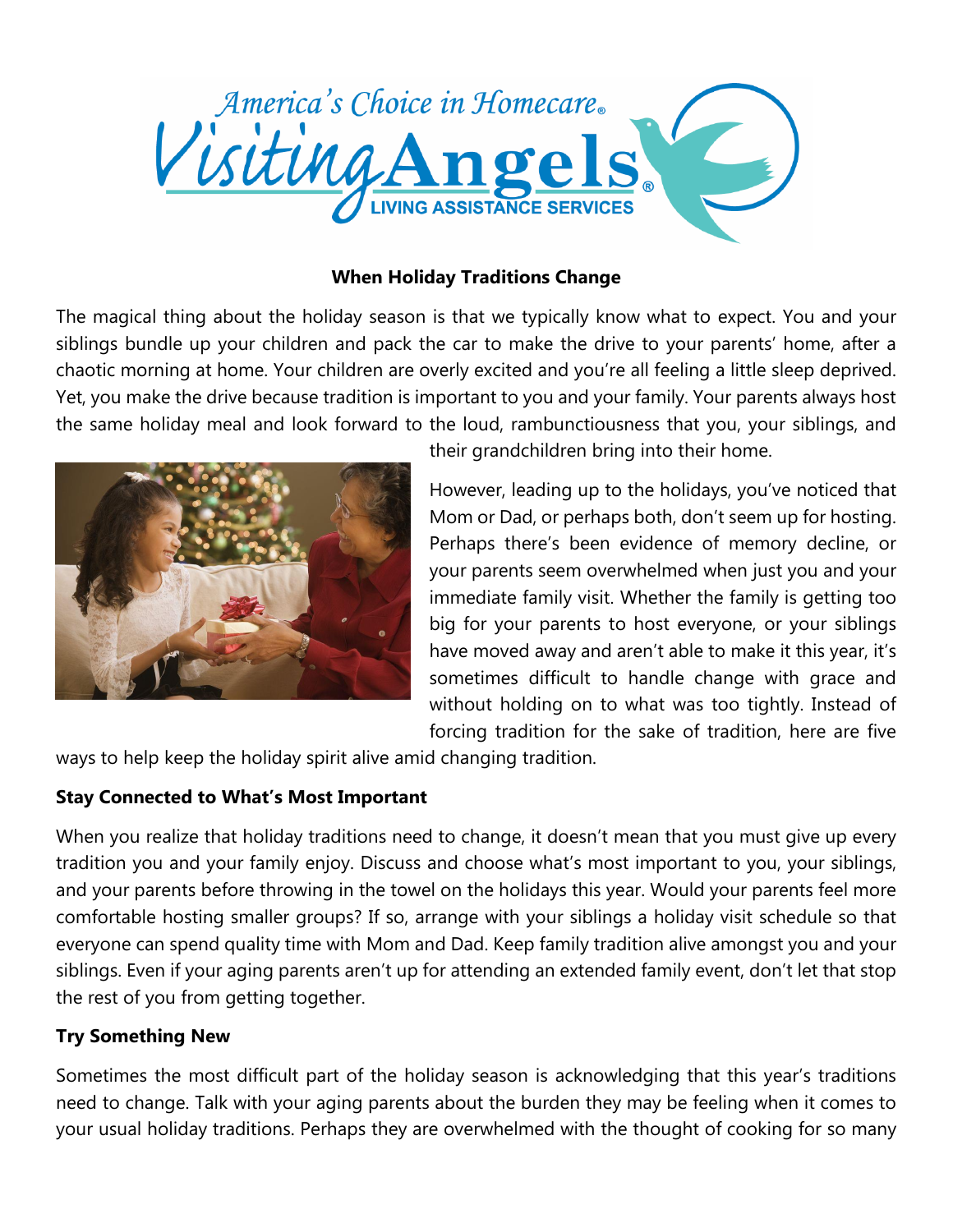people, even though Mom loves to cook. Try hosting a "PJ All Day" or "Ugly Holiday Sweater" event at your home, alleviating the burden of cooking for your aging parents. When traditions change, use it as an opportunity to be creative and to set new holiday traditions.

## **Evolve Holiday Traditions**

As you evaluate how the holidays will look this year, find a way to bridge what you loved into something new, but still similar. Is the gift giving getting out of hand, especially for your aging parents? Instead of buying gifts for everyone, consider a name-draw for the adults and only buy gifts for the children. Do your aging parents insist on hosting the annual holiday meal, even though it's a burden? Suggest having the meal catered, or arrange with your siblings to bring the side dishes. By replicating the parts of the holidays you most enjoy while changing how the traditions look can leave you connected to the past while still being flexible in the present.

# **Reach for Technology**

We live in a very connected world thanks to the ever-evolving world of technology. As more and more families live further and further apart, take advantage of technology to stay connected. Whether you Skype with the family that can't make it into town this year, or arrange for your aging parents to FaceTime while their out-of-town grandchildren open their gifts, technology can be a wonderful tool to stay connected to both family and tradition this time of year.

#### **Communicate**

Before plane tickets are purchased and holiday plans are made, take time to communicate with your aging parents and your siblings about the expectations of the holidays this year. If you're the primary caregiver for your aging parents, be honest with your siblings about how mom or dad are doing and whether you think they're up for a large gathering. Your siblings can still come to visit, but perhaps they stay with you or at a nearby hotel. Be sure that everyone is on the same page when it comes to the holiday season, to avoid hurt feelings.

Change can be complicated, especially during the holidays. Fortunately, choosing a home care agency does not have to be complicated. At Visiting Angels [Denver,](http://www.visitingangels.com/denver/home) your loved one's care is our top priority. We strive to help your loved one maintain their independence by offering flexible senior care services fitted to meet their schedule. As you celebrate the holidays with your aging parents this season, take a moment to determine if they could benefit from the many senior services we offer at Visiting Angels. From home care services and personal care, to dementia and Alzheimer's care, our Angels are ready and available to meet the needs of your aging parents. [Give](https://www.visitingangels.com/denver/contact-us) us a call to set up a consultation so that we can learn more about your situation.